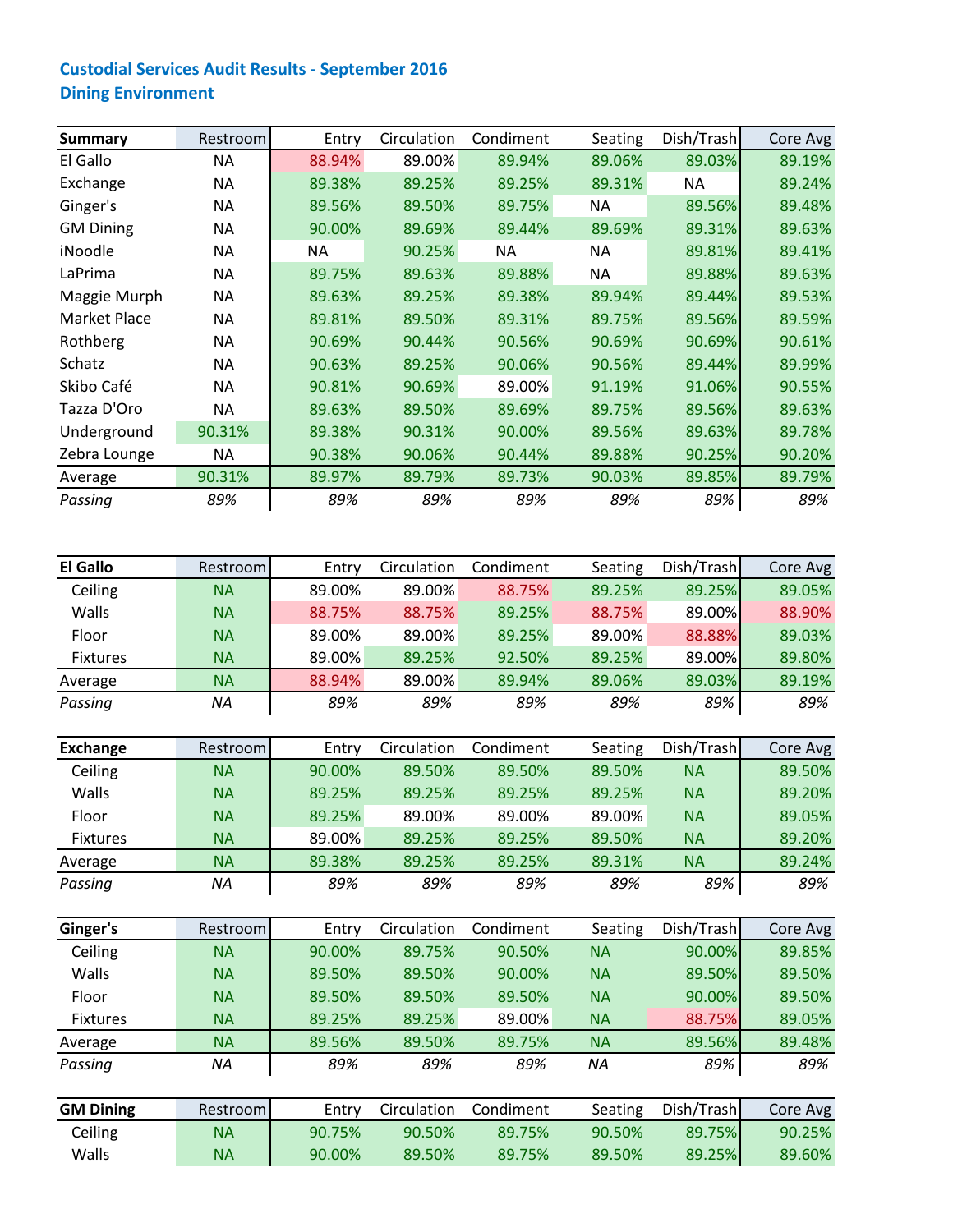| Floor               | <b>NA</b> | 89.50%    | 89.50%      | 89.25%    | 89.50%    | 89.50%     | 89.45%   |
|---------------------|-----------|-----------|-------------|-----------|-----------|------------|----------|
| <b>Fixtures</b>     | <b>NA</b> | 89.75%    | 89.25%      | 89.00%    | 89.25%    | 88.75%     | 89.20%   |
| Average             | <b>NA</b> | 90.00%    | 89.69%      | 89.44%    | 89.69%    | 89.31%     | 89.63%   |
| Passing             | <b>NA</b> | 89%       | 89%         | 89%       | 89%       | 89%        | 89%      |
|                     |           |           |             |           |           |            |          |
| iNoodle             | Restroom  | Entry     | Circulation | Condiment | Seating   | Dish/Trash | Core Avg |
| Ceiling             | <b>NA</b> | <b>NA</b> | 90.50%      | <b>NA</b> | <b>NA</b> | 90.50%     | 89.60%   |
| Walls               | <b>NA</b> | <b>NA</b> | 90.00%      | <b>NA</b> | <b>NA</b> | 90.00%     | 89.40%   |
| Floor               | <b>NA</b> | <b>NA</b> | 90.00%      | <b>NA</b> | <b>NA</b> | 90.00%     | 89.40%   |
| <b>Fixtures</b>     | <b>NA</b> | <b>NA</b> | 90.50%      | <b>NA</b> | <b>NA</b> | 88.75%     | 89.25%   |
| Average             | <b>NA</b> | <b>NA</b> | 90.25%      | <b>NA</b> | <b>NA</b> | 89.81%     | 89.41%   |
| Passing             | NA        | <b>NA</b> | 89%         | <b>NA</b> | <b>NA</b> | 89%        | 89%      |
|                     |           |           |             |           |           |            |          |
| <b>LaPrima</b>      | Restroom  | Entry     | Circulation | Condiment | Seating   | Dish/Trash | Core Avg |
| Ceiling             | <b>NA</b> | 90.00%    | 90.00%      | 90.50%    | <b>NA</b> | 90.50%     | 90.00%   |
| Walls               | <b>NA</b> | 90.00%    | 89.75%      | 90.00%    | <b>NA</b> | 90.00%     | 89.75%   |
| Floor               | <b>NA</b> | 89.50%    | 89.50%      | 89.50%    | <b>NA</b> | 89.50%     | 89.40%   |
| Fixtures            | <b>NA</b> | 89.50%    | 89.25%      | 89.50%    | <b>NA</b> | 89.50%     | 89.35%   |
| Average             | <b>NA</b> | 89.75%    | 89.63%      | 89.88%    | <b>NA</b> | 89.88%     | 89.63%   |
| Passing             | ΝA        | 89%       | 89%         | 89%       | <b>NA</b> | 89%        | 89%      |
|                     |           |           |             |           |           |            |          |
| <b>Maggie Murph</b> | Restroom  | Entry     | Circulation | Condiment | Seating   | Dish/Trash | Core Avg |
| Ceiling             | <b>NA</b> | 90.00%    | 89.50%      | 90.00%    | 90.75%    | 89.50%     | 89.95%   |
| Walls               | <b>NA</b> | 89.50%    | 89.25%      | 88.75%    | 90.50%    | 89.50%     | 89.50%   |
| Floor               | <b>NA</b> | 89.50%    | 89.00%      | 89.25%    | 89.50%    | 89.25%     | 89.30%   |
| <b>Fixtures</b>     | <b>NA</b> | 89.50%    | 89.25%      | 89.50%    | 89.00%    | 89.50%     | 89.35%   |
| Average             | <b>NA</b> | 89.63%    | 89.25%      | 89.38%    | 89.94%    | 89.44%     | 89.53%   |
| Passing             | <b>NA</b> | 89%       | 89%         | 89%       | 89%       | 89%        | 89%      |
| <b>Market Place</b> | Restroom  | Entry     | Circulation | Condiment | Seating   | Dish/Trash | Core Avg |
| Ceiling             | <b>NA</b> | 90.50%    | 89.25%      | 89.75%    | 90.50%    | 90.50%     | 90.10%   |
| Walls               | <b>NA</b> | 90.25%    | 89.75%      | 89.50%    | 90.00%    | 89.75%     | 89.85%   |
| Floor               | <b>NA</b> | 89.25%    | 89.75%      | 89.00%    | 89.50%    | 89.00%     | 89.30%   |
| <b>Fixtures</b>     | <b>NA</b> | 89.25%    | 89.25%      | 89.00%    | 89.00%    | 89.00%     | 89.10%   |
| Average             | <b>NA</b> | 89.81%    | 89.50%      | 89.31%    | 89.75%    | 89.56%     | 89.59%   |
| Passing             | ΝA        | 89%       | 89%         | 89%       | 89%       | 89%        | 89%      |
|                     |           |           |             |           |           |            |          |
| <b>Rothberg</b>     | Restroom  | Entry     | Circulation | Condiment | Seating   | Dish/Trash | Core Avg |
| Ceiling             | <b>NA</b> | 90.75%    | 90.50%      | 90.75%    | 91.00%    | 91.00%     | 90.80%   |
| Walls               | <b>NA</b> | 90.75%    | 90.00%      | 90.25%    | 90.75%    | 90.75%     | 90.50%   |
| Floor               | <b>NA</b> | 90.50%    | 90.50%      | 90.75%    | 90.50%    | 90.75%     | 90.60%   |
| <b>Fixtures</b>     | <b>NA</b> | 90.75%    | 90.75%      | 90.50%    | 90.50%    | 90.25%     | 90.55%   |
| Average             | <b>NA</b> | 90.69%    | 90.44%      | 90.56%    | 90.69%    | 90.69%     | 90.61%   |
| Passing             | <b>NA</b> | 89%       | 89%         | 89%       | 89%       | 89%        | 89%      |
|                     |           |           |             |           |           |            |          |
| <b>Schatz</b>       | Restroom  | Entry     | Circulation | Condiment | Seating   | Dish/Trash | Core Avg |
| Ceiling             | <b>NA</b> | 90.50%    | 90.00%      | 90.50%    | 90.75%    | 90.75%     | 90.50%   |
| Walls               | <b>NA</b> | 90.50%    | 89.75%      | 90.00%    | 90.75%    | 89.00%     | 90.00%   |
| Floor               | <b>NA</b> | 90.75%    | 87.50%      | 90.50%    | 90.50%    | 89.25%     | 89.70%   |